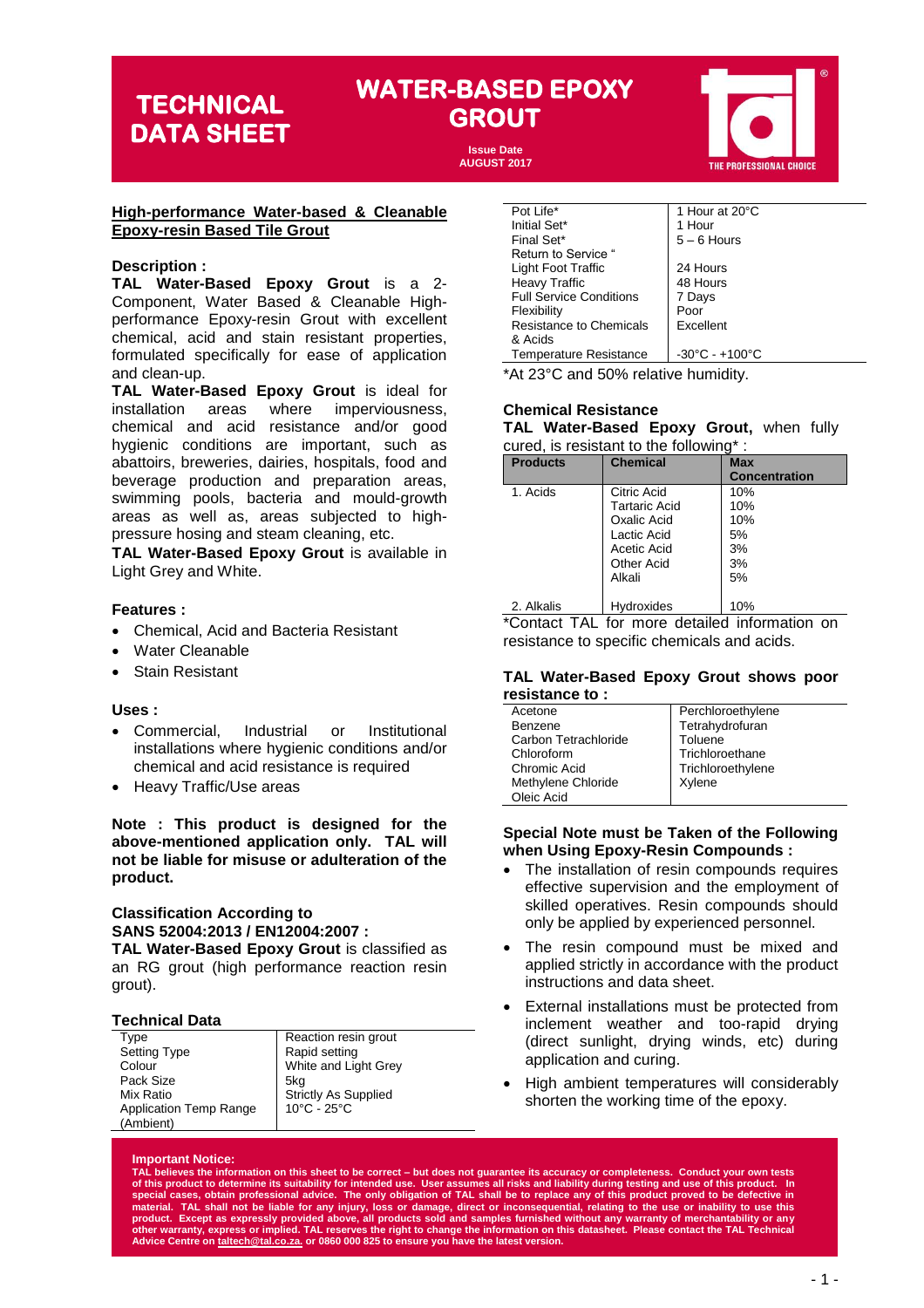### **WATER-BASED EPOXY GROUT TECHNICAL**

**Issue Date AUGUST 2017**



• Under no circumstances whatsoever should any cleaning agents or compounds other than those recommended be used for cleaning.

#### **Limitations :**

- Suitable for joints 2mm 15mm wide.
- Not suitable for installation areas subjected to operating temperatures exceeding 100°C.
- When used externally, colour variations may occur over time due to UV rays or environmental contaminants.
- A sample of the tiles to be used should be tested beforehand to ensure that no grout is absorbed through the glaze, or into the tile body, causing permanent staining of the tiles.
- Greater care may be required with unglazed or porous tiles and tiles with textured surfaces.
- Due care must be taken to ensure that the face of soft glazed tiles, highly polished tiles or glass tiles do not get scratched during application and cleaning.

#### **Preparation :**

#### **Never butt joint tiles**.

Grouting must not commence until the adhesive beneath the tiles has set sufficiently. (Refer to the adhesive instructions for curing times.) Unglazed tiles should be sealed with a suitable sealer before grouting to prevent staining.

The tiles must be clean, dry and free from dust and dirt, and the joints must be raked out and cleaned before grouting.

**Note :** It is critical that all adhesive residues are removed from the grout joints and the joints properly cleaned prior to the grout application (preferably before the adhesive dries). Failure to do so will result in a superficial grout layer which may not provide the required protection.

#### **Mixing :**

**Mechanical mixing is recommended for good mixing and uniform dispersion of product. Incorrect or inadequate mixing will result in non-curing of the epoxy.**

#### **Mixing of complete, full Packs is advocated.**

There are 2 components to this product – 1. Resin 2. Hardener, both in paste form. If part-mixing is to be done, it is imperative that

the **exact** 1:1 mix ratio is used for all mixes.

Mix using a slow speed drill (350 – 500rpm) with a suitable mixing paddle attachment.

Empty **ALL** the contents of the Resin and Hardener containers into the bucket supplied **(adding the Resin first, then the Hardener)**, and mix thoroughly **at low speed** for 1 minute. **Do not overmix, as this will shorten the pot life.**

After mixing the product is useable for approximately 1 hour at 20ºC, after which time any portion unused must be discarded. **Note** :

- **The optimum working and curing temperature is 23°C.**
- **In hot conditions the pot life and working time will be considerably shorter.**
- **The epoxy will take significantly longer to cure at temperatures below 10°C.**
- **It is essential not to mix more grout kits than can be used within 1 hour.**

#### **Application :**

**Ambient temperatures between 10°C and 25°C must be maintained during application, and for a minimum of 48 – 72 hours thereafter.**

The joints must be clean and free from water, dust, debris and contaminants. Adjacent tiles must be clean and dry.

**Working in small areas at a time,** apply **TAL Water-Based Epoxy Grout** using a rubber grout squeegee or float and rub the grout well into the joints, **ensuring that the joints are properly filled and the grout is heavily compacted into the joints by means of steel pointing tool.** 

Remove excess **TAL Water-Based Epoxy Grout** from the face of the tiles before it starts to set (harden). This can be done by pulling the grout squeegee at a 90° angle across the joint.

Clean the grouted area immediately, and before mixing and applying the next kit of **TAL Water-Based Epoxy Grout.** 

**Do not allow the grout to dry on the face of the tiles.**

#### **Cleaning After Grouting :**

**Immediately** after grouting, clean using *lightly dampened* sponge (immerse sponge into a bucket of **clean** water, then wring out to remove

#### **Important Notice:**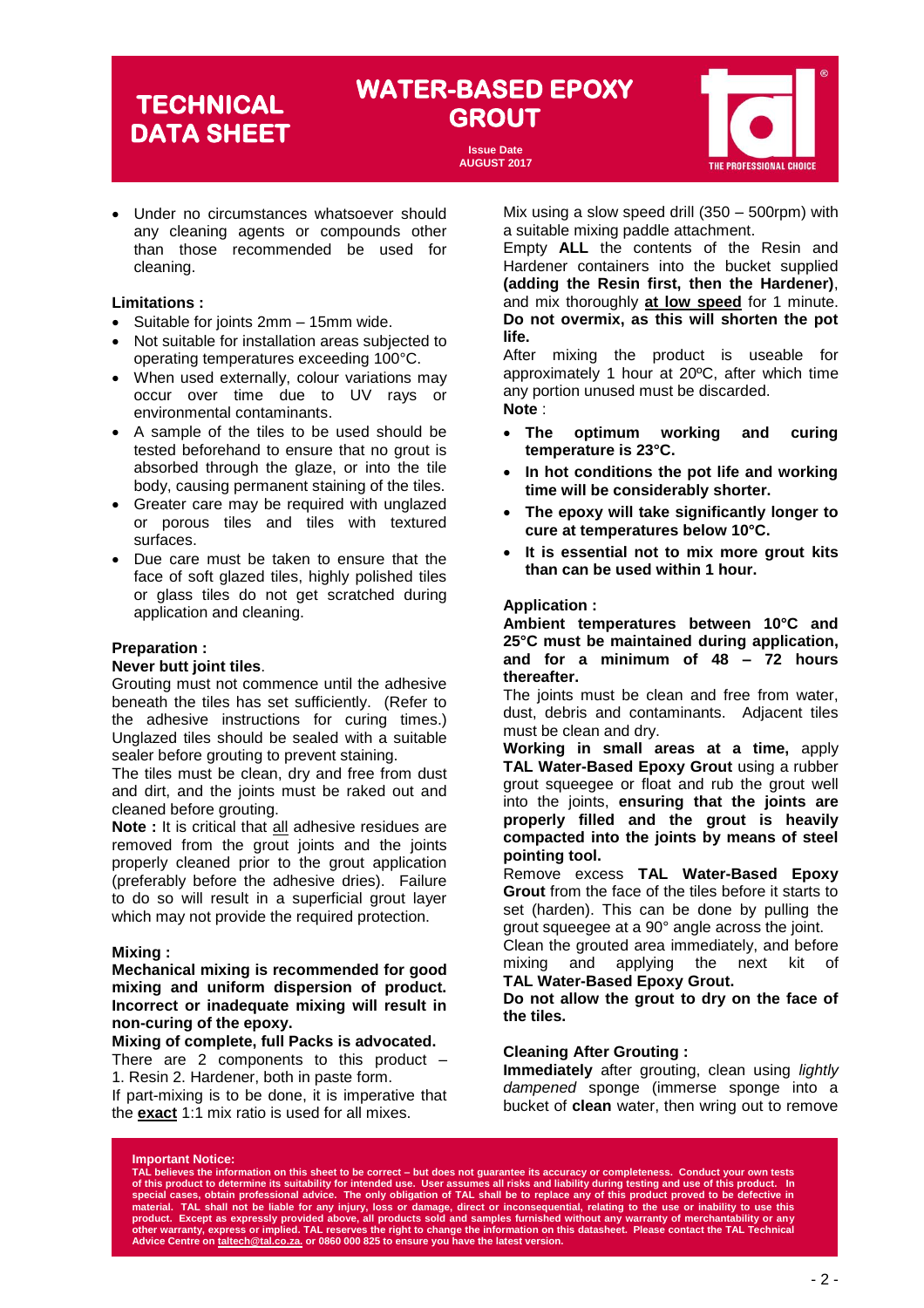## **WATER-BASED EPOXY GROUT TECHNICAL**

**Issue Date AUGUST 2017**



excess water). Scrub the surface of the tiles in a circular motion.

**NB : Special care must be taken not to dislodge or remove the grout from the joints, or to get water into ungrouted joints.**

Wipe a clean sponge diagonally across the tile surface to remove the loosened epoxy residues Rinse the cleaning sponges regularly in a bucket of clean, cold water.

During the initial clean, imperfections in the surface of the grout can be smoothed out with a suitable pointing tool.

For best results a final wash should be carried out 15 – 20 minutes after installation.

If needed, a small amount (30ml) of a clear liquid detergent can be added to the bucket of cleaning water (15L).

Using a clean white scouring pad, loosen any residual grout on the tile. Thereafter clean again using the procedures above.

The installation must be inspected the following day to ensure it is completely clean.

Tacky residues can be removed **within 24 hours** following the procedures above.

Voids in the joints can be filled using freshly mixed material. Ensure thorough compaction into the joint.

Residual dried haze can be removed using a cloth dampened with **TAL Epoxy Cleaning Fluid**, cleaning the cloth regularly in a bucket of clean, soapy water.

**TAL Epoxy Cleaning Gel** may be required for larger/stubborn residues.

**Note :**

- Due care must be taken to apply the cleaner to the face of the tile only as it will affect the grout in the joints.
- Greater care and more abrasive scouring pads may be required with some types of tiles, ie those with textured surfaces, unglazed and quarry tiles.

Clean tools immediately with clean, cold water. Dried material should be removed using TAL Epoxy Cleaning Fluid or Gel.

#### **Drying & Curing Times :**

• **Newly applied or cleaned installations must not be trafficked until the grout has set sufficiently (minimum 24 hours for**  *light* **foot traffic, and minimum 48 hours for heavy traffic) to ensure that the grout**  **is not dislodged or damaged. Dirt may become embedded in uncured epoxy.**

- **The installation must be suitably protected for a minimum of 7 days after installation. The hardness of the grout should be checked after 3 days.**
- **TAL Water-Based Epoxy Grout must be allowed to cure for a minimum of 7 days before exposure to chemicals, and a minimum of 10 before water submersion (swimming pools).**

#### **Temperature Resistance :**

**TAL Water-Based Epoxy Grout** will withstand service temperatures within the range of -30°C up to 50°C for prolonged periods, and up to 100°C for short periods.

#### **Coverage :**

Use the following formula to estimate the grout coverage :

 $(A + B) \times C \times D \times E$ 

- (A x B)
- $A =$  Tile Length (mm)
- $B =$  Tile Width (mm)
- C = Tile Thickness (mm) D = Joint Width (mm)
- $E = SG$  of TAL Grout  $(1.8)$

All measurements MUST be in mm, and this will give the grout coverage in kg/m². Always add 10% for wastage.

#### **Maintenance Cleaning :**

Allow to cure for **minimum 3 days** before routine cleaning.

Use a neutral Ph cleaner, followed by rinsing with clean water.

**Do not use Organic or Mineral Acid compounds for cleaning.**

#### **Packaging :**

Available in 5kg buckets.

#### **Storage & Shelf Life :**

When stored in **original, sealed packaging** in dry internal conditions between 10ºC and 30ºC and out of direct sunlight the product has a shelf life of 6 months from date of manufacture. **Never store directly on a concrete floor.**

#### **Important Notice:**